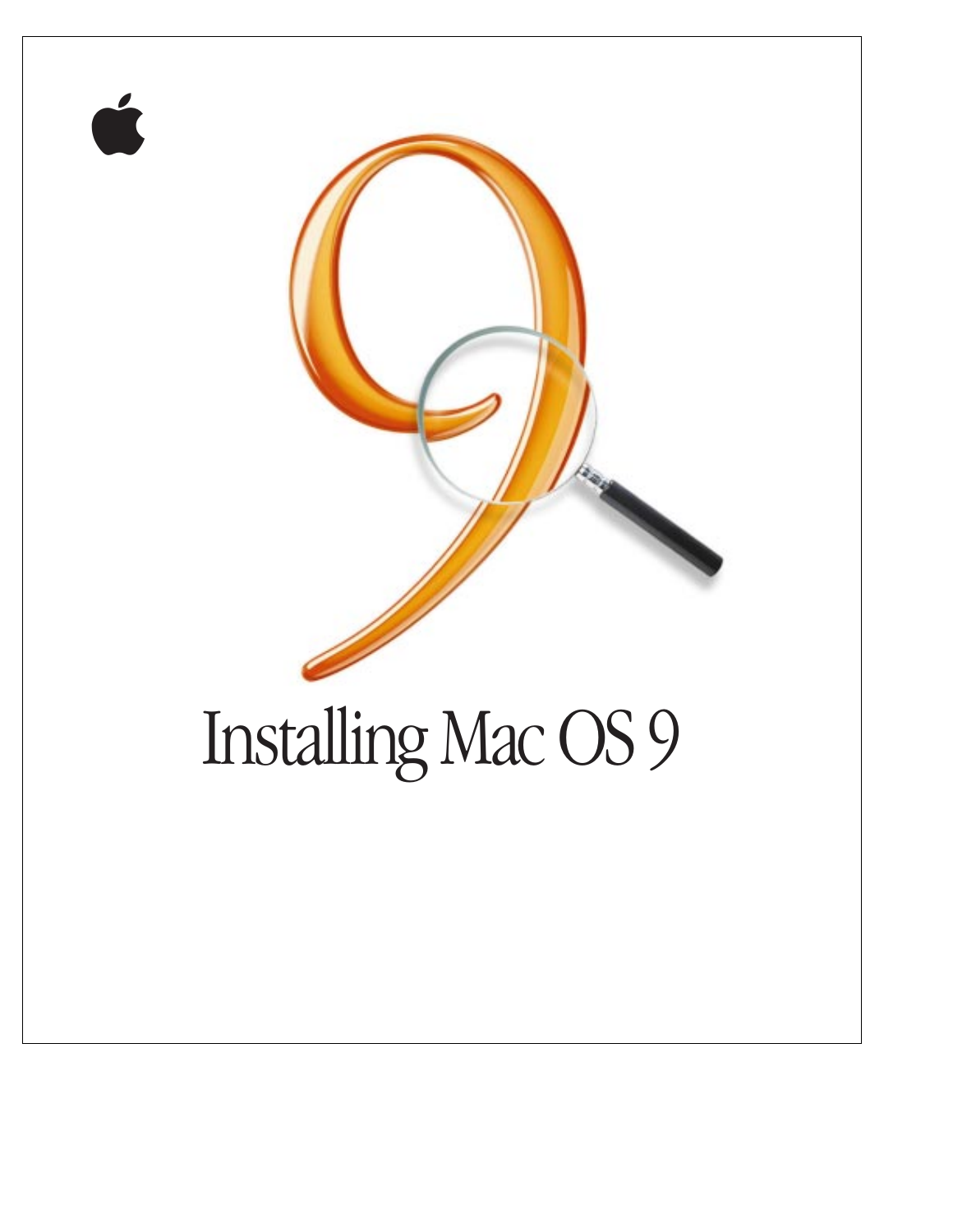#### $\bullet$  Apple Computer, Inc.

© 1999 Apple Computer, Inc. All rights reserved.

Under the copyright laws, this manual may not be copied, in whole or in part, without the written consent of Apple. Your rights to the software are governed by the accompanying software license agreement.

The Apple logo is a trademark of Apple Computer, Inc., registered in the U.S. and other countries. Use of the "keyboard" Apple logo (Option-Shift-K) for commercial purposes without the prior written consent of Apple may constitute trademark infringement and unfair competition in violation of federal and state laws.

Every effort has been made to ensure that the information in this manual is accurate. Apple is not responsible for printing or clerical errors.

Apple Computer, Inc. 1 Infinite Loop Cupertino, CA 95014-2084 408-996-1010 http://www.apple.com

Apple, the Apple logo, AppleShare, Mac, Macintosh, and PowerBook are trademarks of Apple Computer, Inc., registered in the U.S. and other countries.

Disk First Aid, Extensions Manager, and Finder are trademarks of Apple Computer, Inc.

Other company and product names mentioned herein are trademarks of their respective companies. Mention of third-party products is for informational purposes only and constitutes neither an endorsement nor a recommendation. Apple assumes no responsibility with regard to the performance or use of these products.

Simultaneously published in the United States and Canada.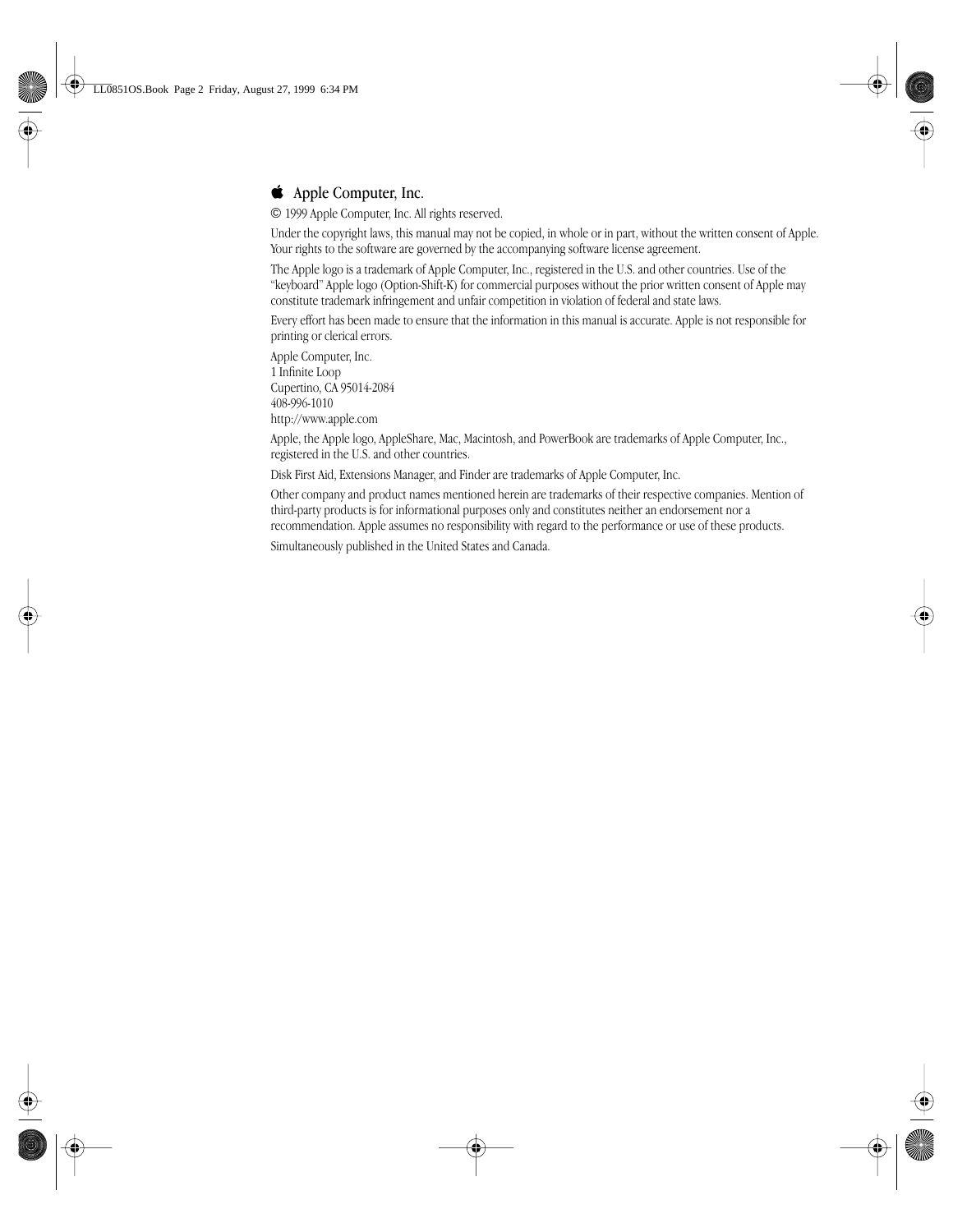# **Contents**

*Step 1:* Start Up From the Mac OS CD 5 *Step 2:* Open the Installer 6 [After Installing the Mac OS 7](#page-6-0) [Learning About the Mac OS 8](#page-7-0) [Troubleshooting Information 9](#page-8-0) [Before or During Installation 9](#page-8-0) [After Installation 11](#page-10-0) [Setting Up Internet Access 13](#page-12-0) [Other Problems 14](#page-13-0)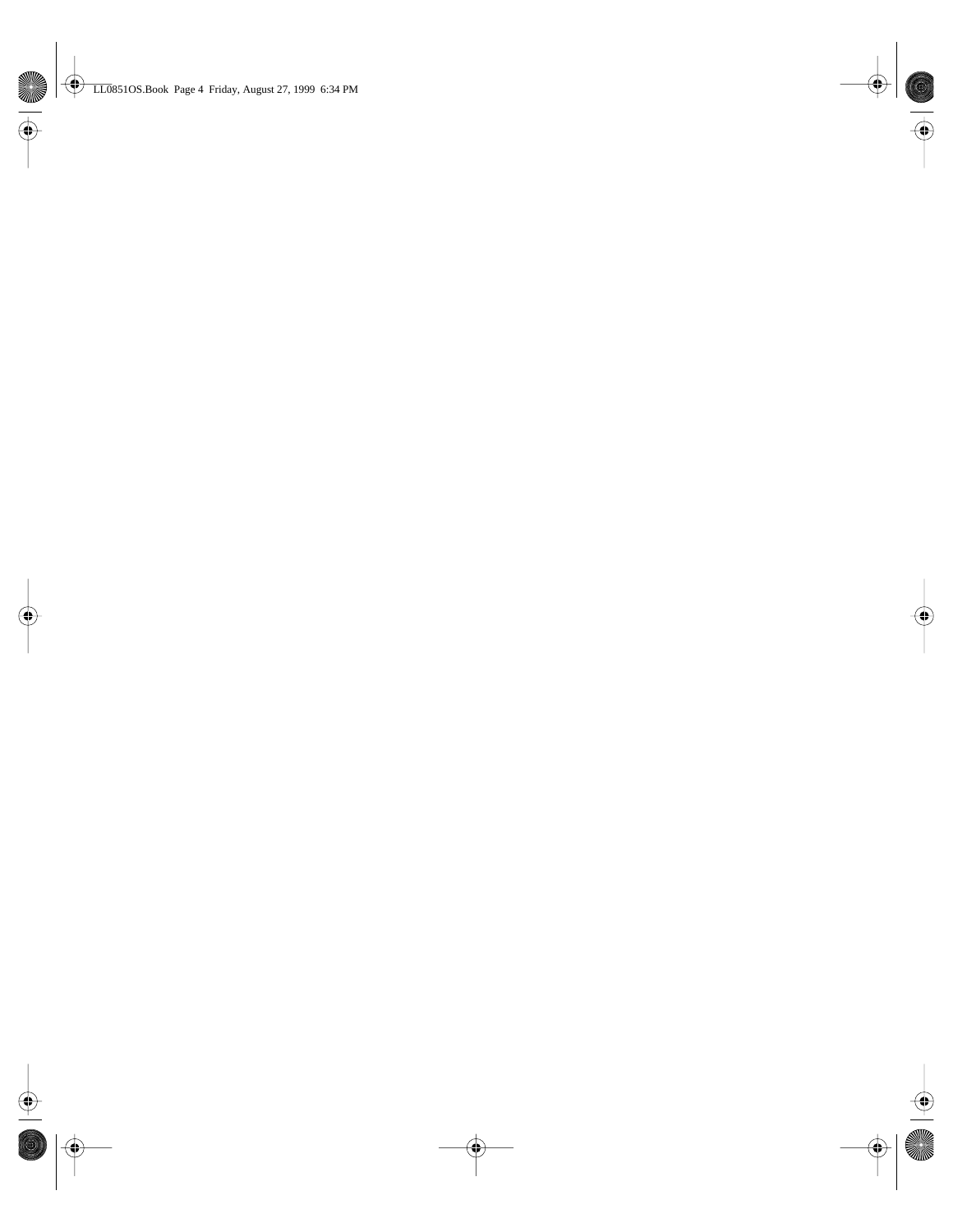# <span id="page-4-0"></span><sup>1</sup> Installing the Mac OS

# Step 1: Start Up From the Mac OS CD

Before you begin, turn off any security or virus-protection software you have installed on your computer.

If you have a PowerBook, plug it in and use the Energy Saver control panel to set it so it doesn't go to sleep.

Next, start up your computer using the Mac OS CD.

- 1 Insert the CD in your computer's CD-ROM drive.
- 2 Shut down your computer.
- **3** Turn on your computer while holding down the C key on your keyboard.

Continue holding down the C key until you see the smiling face.

You'll know you've started up from the CD when your computer's desktop pattern changes to a light-colored background that says "CD."

#### Need help starting up from the CD?

If your computer won't start up from the CD, or if it doesn't have a CD-ROM drive, see ["Troubleshooting Information" on page 9.](#page-8-0)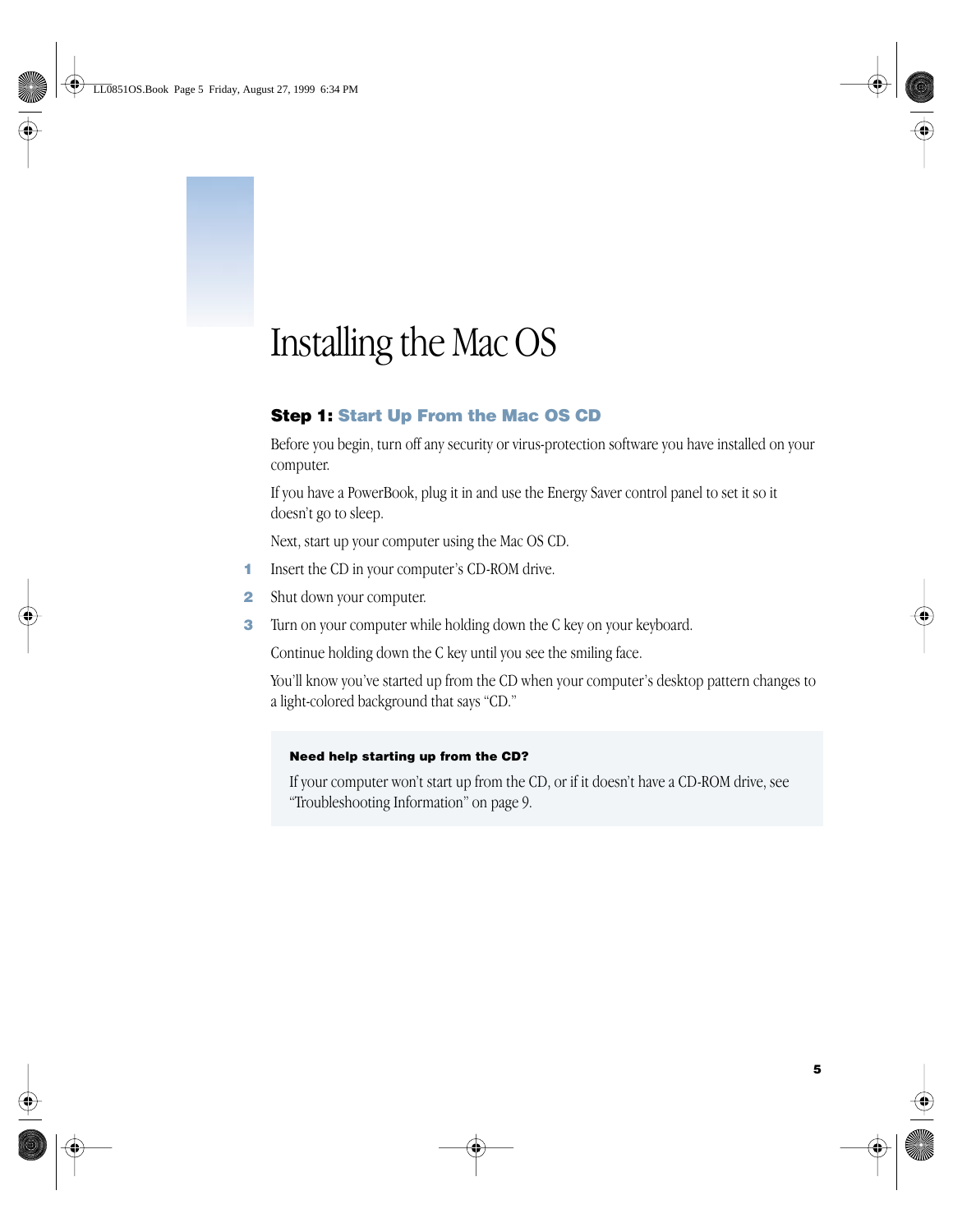#### <span id="page-5-0"></span>Step 2: Open the Installer

m To begin installation, double-click the Mac OS Install icon.



*Note:* If you see a message that your computer's firmware needs to be updated, follow the instructions for updating your firmware in the CD Extras folder on the Mac OS CD before proceeding.

After a moment, a screen appears describing the installation process.

| <b>Install Mac OS</b>                                                                                                          |                                     |
|--------------------------------------------------------------------------------------------------------------------------------|-------------------------------------|
| ℗<br>Welcome                                                                                                                   | Click to get belp for<br>each step. |
| Welcome to the Mac OS installation program. This program will<br>guide you through the four steps necessary to install Mac OS. |                                     |
| 7. Select a destination disk                                                                                                   |                                     |
| $21$ Read important information                                                                                                |                                     |
| $\frac{2}{3}$ . Respond to the software license agreement                                                                      |                                     |
| $4.$ Install software                                                                                                          |                                     |
| Click Continue to begin the first step.                                                                                        |                                     |
| Continue<br><b>Go Back</b>                                                                                                     |                                     |
|                                                                                                                                |                                     |
| Click, then follow the                                                                                                         |                                     |
| onscreen instructions.                                                                                                         |                                     |

#### Need help during installation?

- m Click the Help button in the upper-right corner of the Installer window.
- See ["Troubleshooting Information" on page 9.](#page-8-0)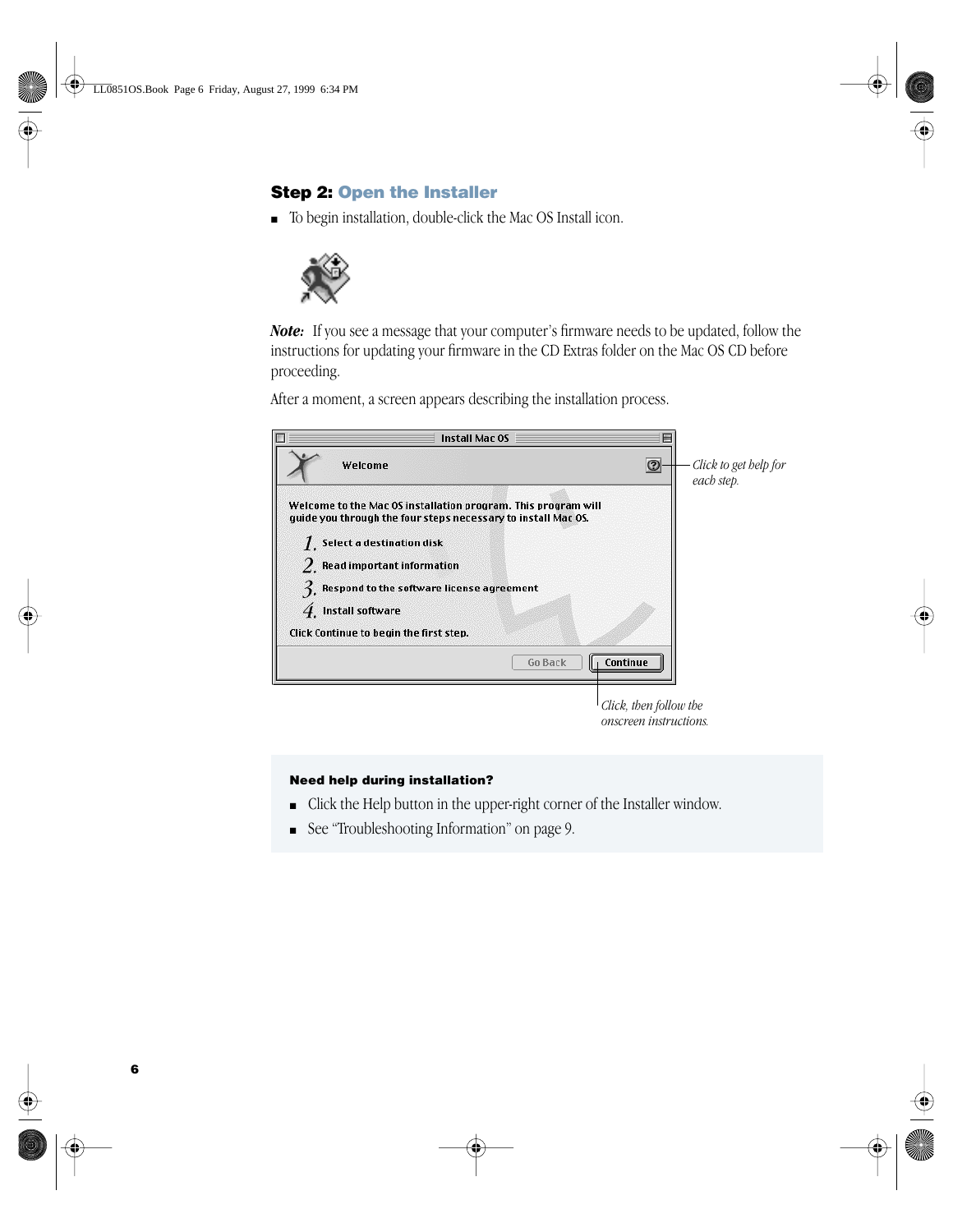## <span id="page-6-0"></span>After Installing the Mac OS

After you install the Mac OS, you can easily set up your computer and prepare it to connect to the Internet by using the Mac OS Setup Assistant and the Internet Setup Assistant.

#### Setup and registration assistants



#### Mac OS Setup Assistant

The Mac OS Setup Assistant appears automatically after you install the Mac OS, making it easy to set up your computer. The assistant asks questions about you, your location, and how you want your computer configured. Then it makes all the settings for you.



#### Internet Setup Assistant

After the Mac OS Setup Assistant is finished, the Internet Setup Assistant will help you set up your computer for Internet access. You can use it to sign up for an Internet account, if you don't already have one. If you were already set up for Internet access before installing the Mac OS, your previous settings are retained and you don't need to use this assistant.



#### Register With Apple

In most countries, you can register your computer and other Apple products on the World Wide Web. Double-click the Register With Apple icon on your computer's desktop.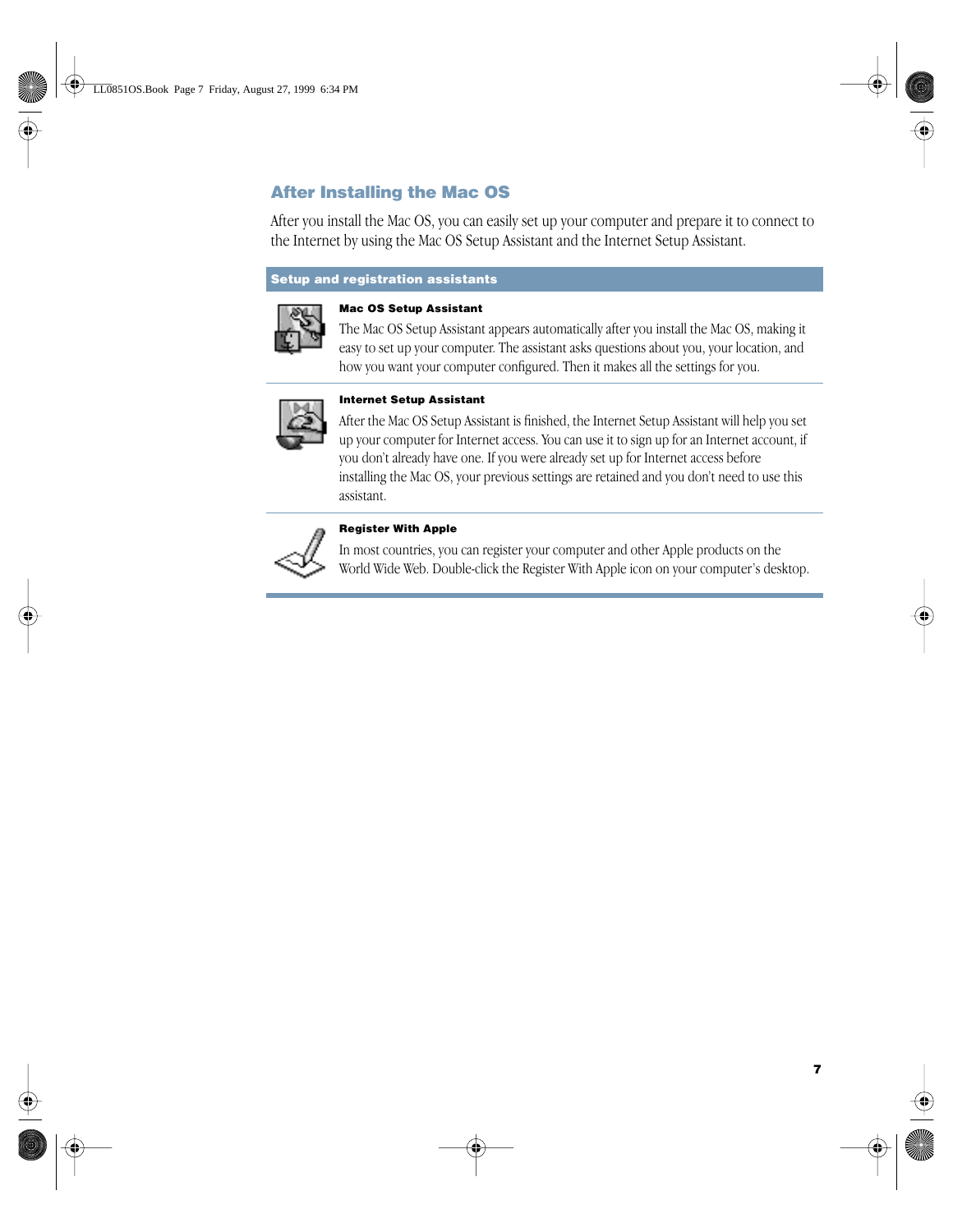# <span id="page-7-0"></span>Learning About the Mac OS



# What's new

Read "What's new" to find out about the changes and features in Mac OS.

# Late-breaking news

Get the latest news about compatibility and other important information.

# **Search**

Use Search to quickly get answers to your questions.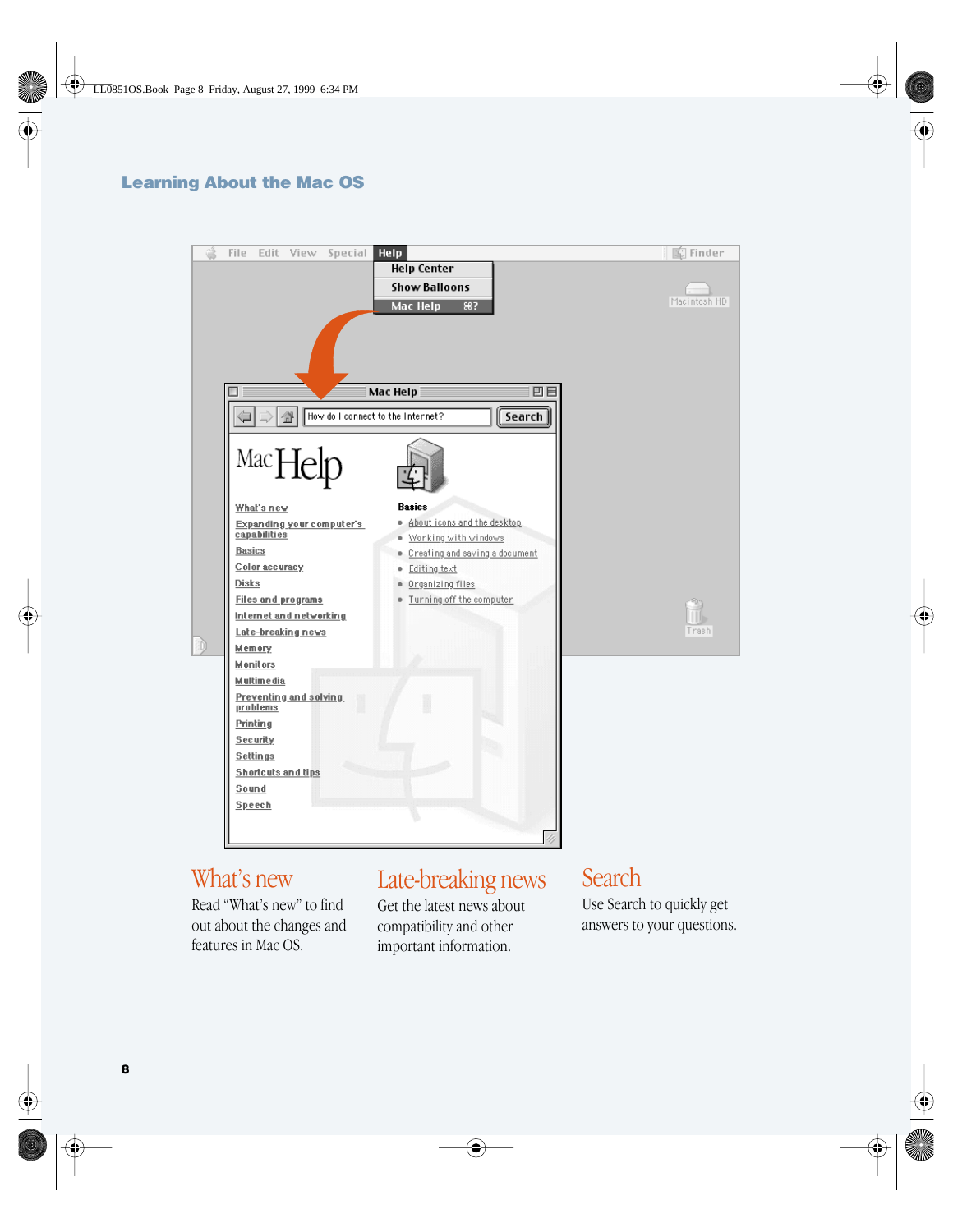## <span id="page-8-0"></span>Troubleshooting Information

#### Before or During Installation

#### Your computer doesn't have a CD-ROM drive.

You can install the Mac OS using a CD-ROM drive attached to another Macintosh. Connect both computers to a network, then use file sharing to access the CD from across the network. See the onscreen Help for information about using file sharing with your computer.

To ensure a smooth installation, turn off any disk security or virus-protection software you have installed. Then use the Extensions Manager control panel to turn off non-Apple extensions and control panels. Make sure you have AppleShare extension 3.6.4 or later. (A copy is available on the Mac OS CD; install it if necessary.) See the onscreen Help for information about using the Extensions Manager control panel.

After you've turned off the extensions, restart your computer, then open the Installer and install the Mac OS. Following this process will help ensure that incompatible extensions don't interfere with the installation process.

After the installation is finished, you can turn on your extensions and virus-protection software. If you encounter problems after doing so, see "[Resolving Software Conflicts" on](#page-10-0)  [page 11.](#page-10-0)

#### You can't start up the computer using the Mac OS CD.

With the CD inserted, open the Startup Disk control panel and click the CD icon in the Startup Disk window. Then restart the computer and install the Mac OS. After installation, use the Startup Disk control panel to reselect your hard disk, then restart your computer.

#### The Installer cannot repair your hard disk.

- m If you see a message that the disk can't be fixed because a file is open, quit all programs. If file sharing is on, turn it off. Then try installing again.
- m If you still get the message, use Disk First Aid, provided on the Mac OS CD, to see if it can repair the disk.
- m If Disk First Aid is unable to repair the disk, try a third-party disk repair utility, if you have one. Make sure you're using the latest version of the utility.
- m If you don't have a third-party utility, or if that utility can't repair the disk either, you may need to reinitialize the hard disk. First, back up your hard disk because reintializing erases all the files on the disk. Then use the Drive Setup utility program, provided on the Mac OS CD, to reinitialize the disk. For help with Drive Setup, open the program, then look in the Help menu. After you've reinitialized the disk, use the Mac OS Installer to reinstall system software, then reinstall your application programs and your documents from the backup copies you made before you reinitialized the disk.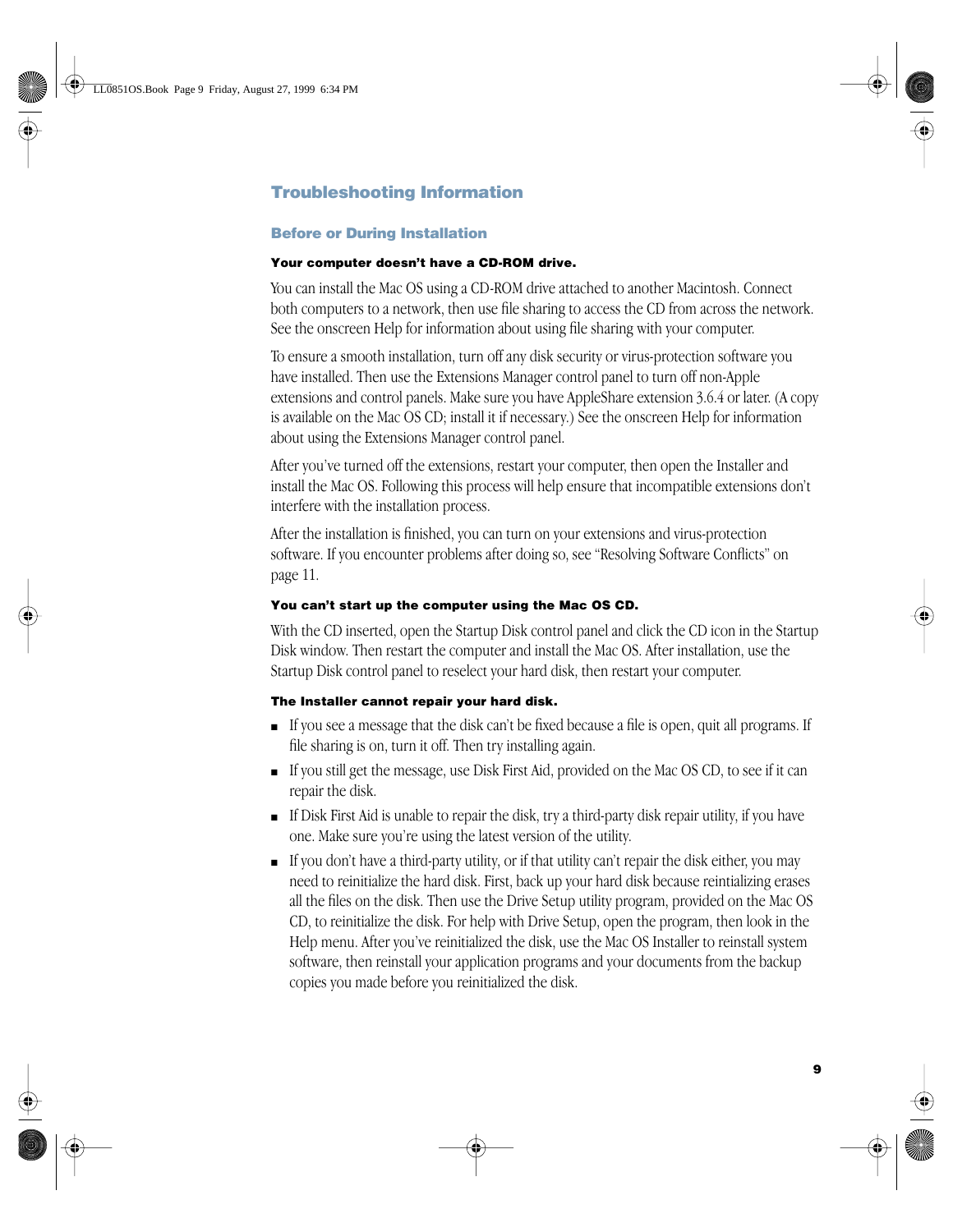#### You see a message about updating the firmware.

Some computers require a firmware update before installing the Mac OS. Firmware is control software that's built into your computer. Follow the instructions for updating firmware in the CD Extras folder on the Mac OS CD before proceeding with the installation.

#### The Installer cannot update the hard disk driver.

The Installer cannot update non-Apple hard disks. Use the disk utility recommended by the manufacturer of your hard disk to update your drivers before installing the Mac OS. Make sure to get a version of the utility that is compatible with the software you are installing. An old utility will not be able to update your disk with the most current driver.

#### You see a message that there's not enough memory to use the Installer.

Make sure you've started up your computer from the Mac OS CD. If you can't start up from the CD, quit all open applications and make sure you've followed the steps described in ["You can't](#page-8-0)  [start up the computer using the Mac OS CD." on page 9.](#page-8-0)

#### You see a message that there's not enough disk space.

Make more space available on your hard disk by removing some files from the disk. Copy the files you want to keep to another disk, then drag them to the Trash and choose Empty Trash from the Special menu to delete the files. You don't need to quit the Installer before you remove files from the disk.

#### You see a message that the System file cannot be modified.

Make sure that you've started up your computer using the Mac OS CD. If you can't start up from the CD, make sure any security and virus-protection software is turned off. See [page 9](#page-8-0) for other steps to follow when you can't start up from the CD.

#### You see a message that an item cannot be replaced.

The Installer is attempting to replace a file, but there is a folder on the disk that has the same name as the file being replaced. (Files cannot replace folders.) Find the folder on your disk and rename it, then try the installation again.

#### You see a message that the installation was not successful.

Make sure that you've started up your computer using the Mac OS CD. If you can't start up from the CD, make sure any security and virus-protection software is turned off. See [page 9](#page-8-0) for other steps to follow when you can't start up from the CD.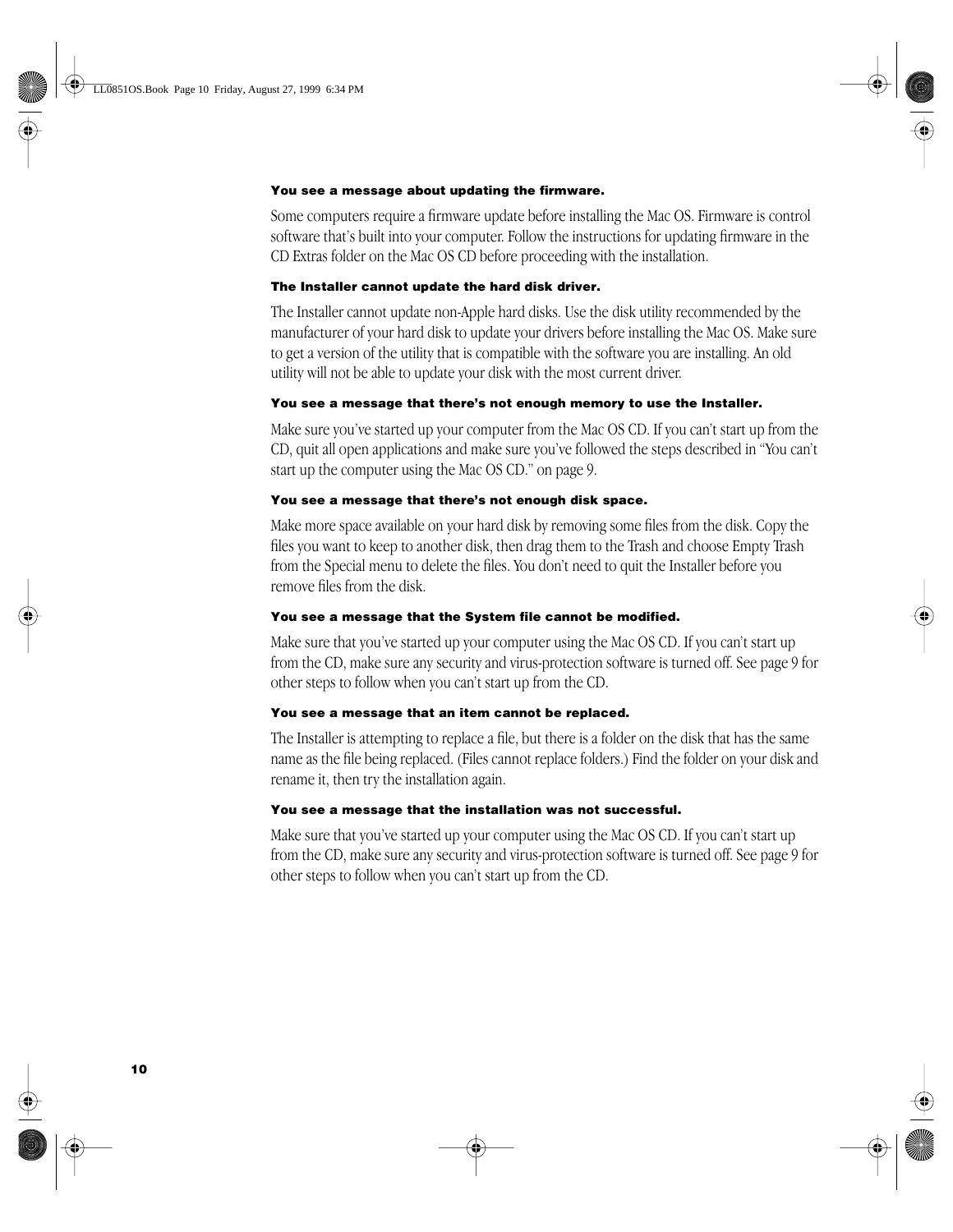#### <span id="page-10-0"></span>After Installation

#### You can't start up or restart the computer, or when you do you see a bomb message.

You probably have an incompatible item in the System Folder. Follow the instructions in "Resolving Software Conflicts," next. If you still can't resolve the problem, you may need to reinstall the system software by following the instructions in ["Performing a Clean Installation"](#page-11-0)  [on page 12.](#page-11-0)

#### Application programs freeze, or require you to restart the computer.

You may have an incompatible item in the System Folder. Follow the instructions in "Resolving Software Conflicts," next. You may also need to contact the program's manufacturer to determine if it is compatible with this version of the Mac OS.

#### Resolving Software Conflicts

If your computer does not start up properly or behaves erratically, you probably have an incompatible extension, control panel, or application.

#### Step 1: Verify the Problem

To verify that you have a compatibility problem, follow these steps:

1 Start up your computer while holding down the Space bar.

When the Extensions Manager control panel appears, release the Space bar.

2 Open the Selected Set menu and choose the item with the words "Mac OS Base."

This turns off all extensions and control panels except those installed with the Mac OS.

- **3** Close the Extensions Manager to continue startup.
- 4 When the computer is finished starting up, try the same actions that caused the problem.

If the problem no longer occurs, you probably have an extension or control panel that doesn't work with this version of the Mac OS. Continue with the steps in "Test Individual Extensions and Control Panels," next, to identify the item that is causing the problem.

If the problem still occurs, try checking your hard disk for problems using the Disk First Aid utility, provided on the Mac OS CD. If the problem occurs only when using a certain program, that program is probably not compatible or may need to be reinstalled. Check with the program's manufacturer for information.

#### Step 2: Test Individual Extensions and Control Panels

To test an individual extension or control panel for compatibility, follow these steps:

1 Restart your computer while holding down the Space bar.

The Extensions Manager appears again.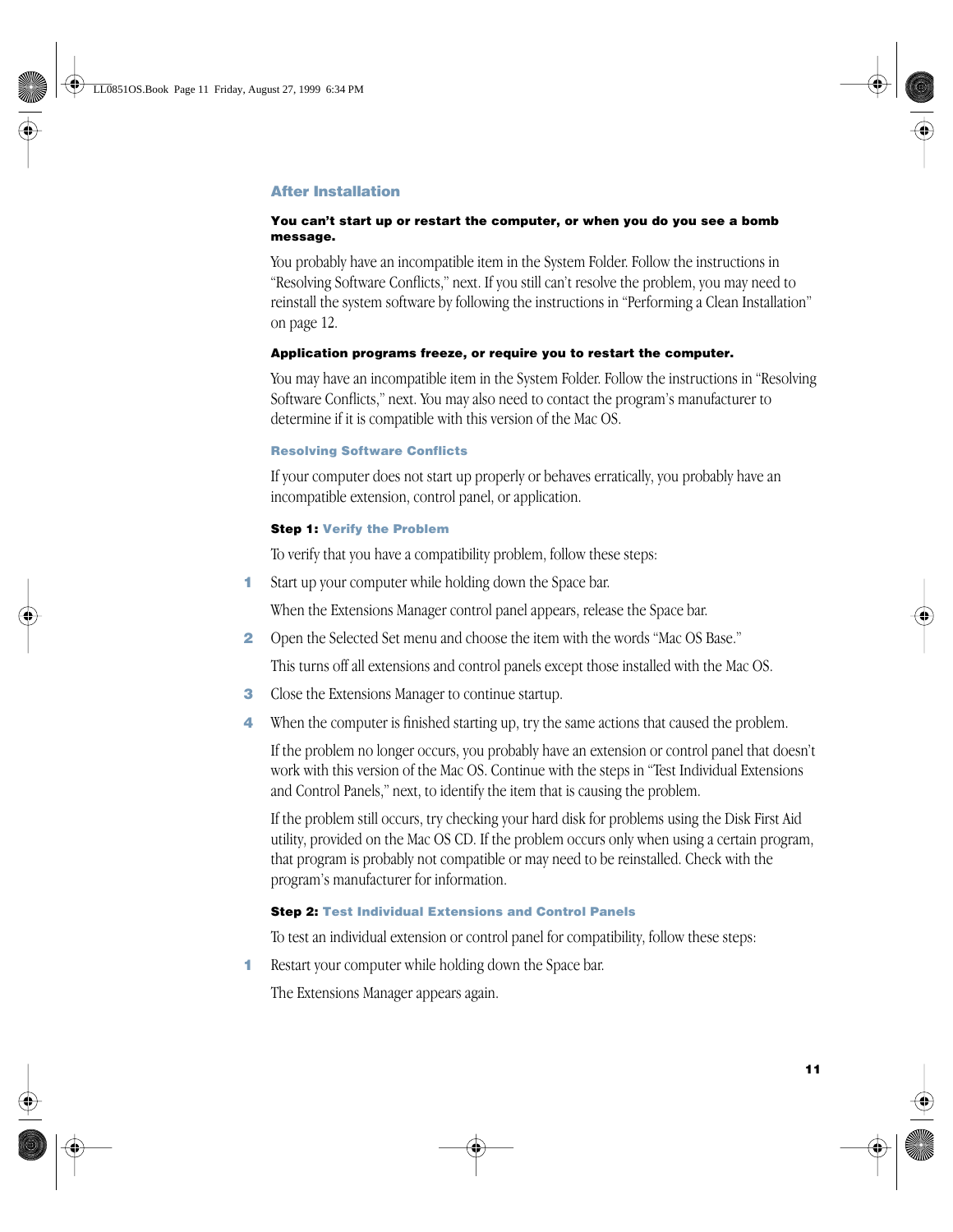- <span id="page-11-0"></span>**2** Turn on the item you want to test by clicking its checkbox.
- **3** Close the Extensions Manager to continue startup.
- 4 Try the same actions that caused the problem.

If the problem does not occur again, then the item you turned on is probably compatible with this version of the Mac OS.

If the problem occurs again, the item you turned on is probably incompatible. Open the Extensions Manager control panel and click the item's checkbox to deselect it.

5 Repeat steps 1 through 4 for each item you want to test.

If you find that a piece of software is incompatible, turn it off or remove it from your computer, then contact the manufacturer of the software to see if an updated version is available.

#### Performing a Clean Installation

This section provides instructions for what is commonly called a *clean installation* of system software. A normal system software installation replaces changed system files and adds new ones, but leaves other files alone. A clean installation creates a completely new System Folder on your hard disk.

Performing a clean installation can be a lengthy procedure, but if you have tried other troubleshooting methods and are still experiencing problems, it may help.

**Important** A clean installation creates a completely new System Folder. This means you must reinstall any non-Apple extensions, fonts, and control panels after you do the installation. Before you begin, write down your Internet settings (from the Modem, TCP/IP, and Remote Access control panels). Some of your application programs might also need to be reinstalled after you perform a clean installation, particularly if they rely on files that used to be in the System Folder.

- 1 Start up your computer from the Mac OS CD.
- 2 Open the Mac OS Installer application.
- 3 In the Select Destination window of the Installer, click the Options button.
- 4 Click the Perform Clean Installation checkbox to select it, then click OK.
- 5 Follow the onscreen instructions to begin the installation.

When the installation is finished, you can reinstall extensions, fonts, control panels, applications, and other items not installed with the Mac OS from their original disks. If you don't have the original disks, you can drag the items one at a time from the Previous System Folder to the new System Folder. To make sure the software is compatible with this version of the Mac OS, you should restart your computer after you reinstall each item.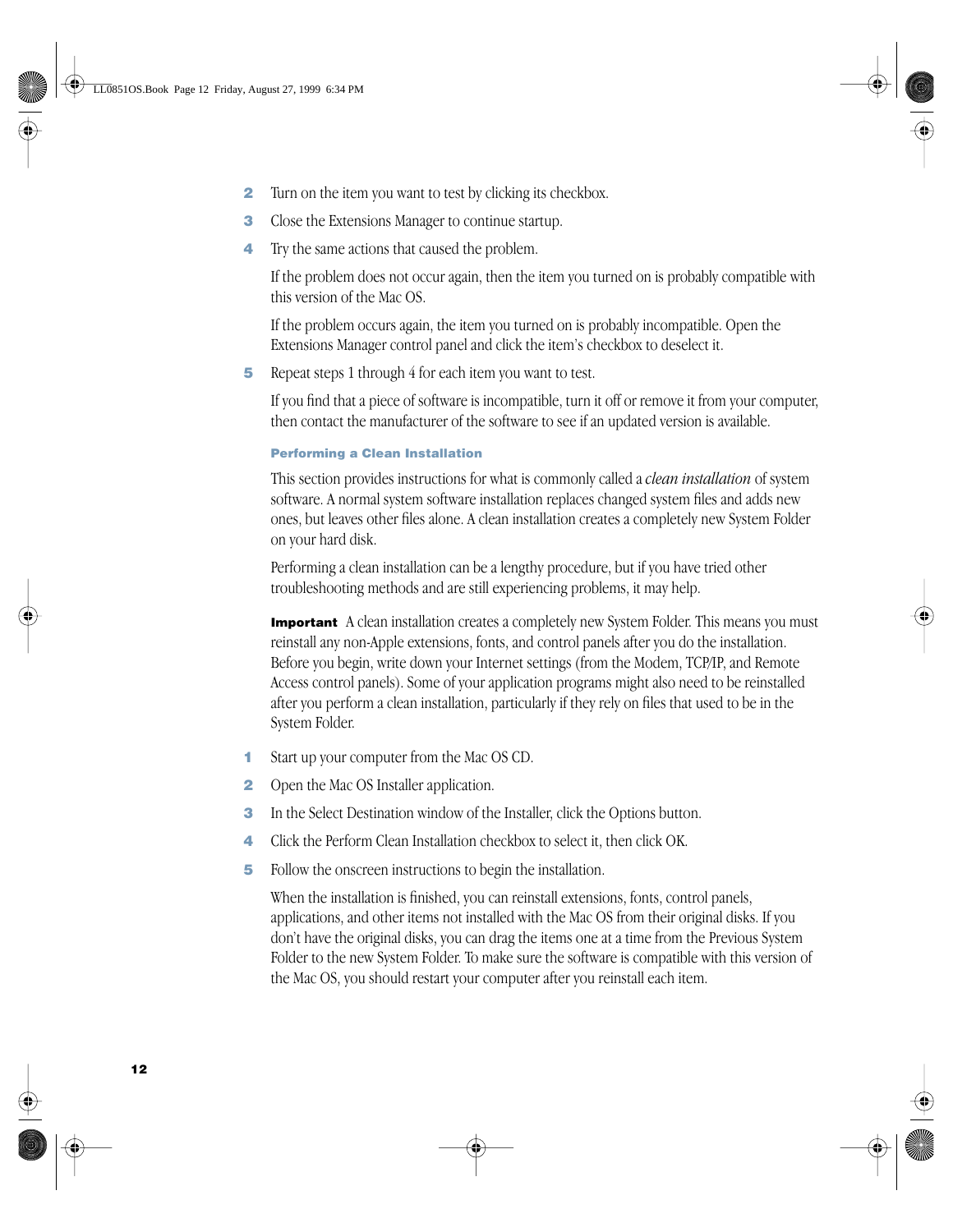<span id="page-12-0"></span>After you're sure you've copied all the items you want to save into your new System Folder, delete the Previous System Folder from your hard disk.

#### Setting Up Internet Access

#### Your modem doesn't appear in the list of modem types in the Modem Settings window of the Internet Setup Assistant.

Copy the modem script file (CCL) supplied with your modem into the Modem Scripts folder in the Extensions folder. Additional modem scripts are available in the CD Extras folder on the Mac OS CD. If you can't find a script for your modem, contact the manufacturer of the modem to get this file. Once the file is copied into the Modem Scripts folder, your modem will appear as a choice the next time you open the Internet Setup Assistant.

#### You have an internal modem, but the Port menu in the Modem Settings window of the Internet Setup Assistant does not include Internal Modem as a choice.

- m On computers with an internal comm slot, the internal modem shows in the software as if it were attached to the modem port. If your computer has an internal modem, but it does not appear as a choice, then Modem Port is the correct selection.
- m Some modems require special extensions to allow the computer to recognize them. Use the Extensions Manager control panel to turn on any modem extensions. You may need to reinstall the software that came with your modem if you cannot identify the required extension.

#### Your modem appears in the list of modem types in the Modem Settings window, but your modem does not seem to be working.

- m Check to see that your modem is turned on and connected to your computer and to your phone line correctly.
- m You may need to contact the modem vendor to get an updated modem script. Once you get this script, copy it into the Modem Scripts folder in the Extensions folder (inside the System Folder).

#### While you are attempting to create a new account, the line seems to have dropped or you get no response.

When you create an account, the Setup Assistant places a call to an Internet registration server. Sometimes the server is busy temporarily and you can try to create the account again almost immediately.

#### You used the Internet Setup Assistant to select your previous configuration, but now you can't connect to the Internet.

Make sure the settings in the TCP/IP control panel are correct. Or, use the Internet Setup Assistant to create a new configuration with the correct settings. Contact your Internet service provider or network administrator to find out what your settings should be.